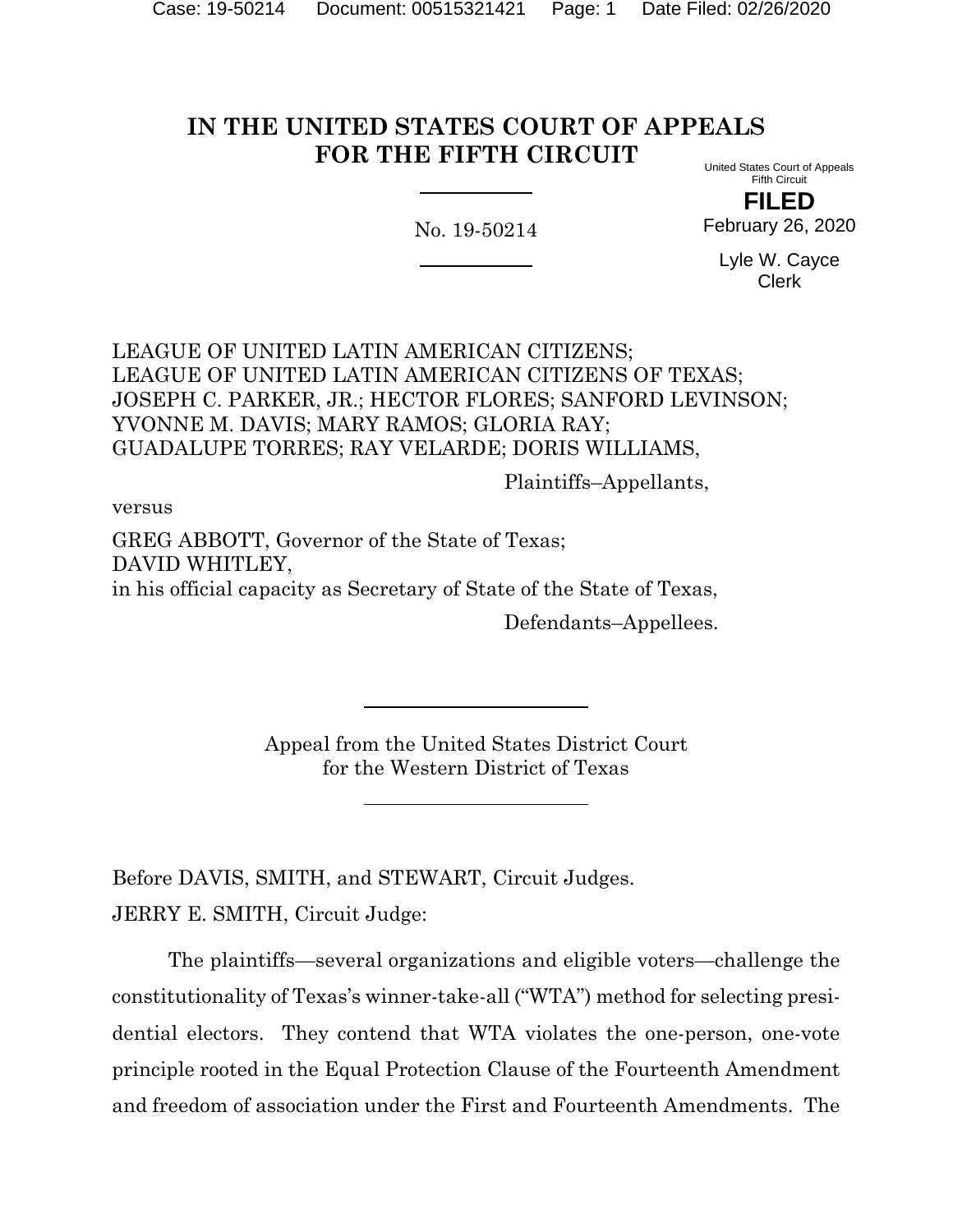defendants—Texas's Governor and Secretary of State—moved to dismiss, which the district court granted. We affirm.

### I.

The Constitution authorizes each state legislature to appoint electors "in such Manner as the Legislature thereof may direct."<sup>[1](#page-1-0)</sup> Individual citizens therefore have "no federal constitutional right to vote for electors for the President of the United States unless and until the state legislature chooses a statewide election as the means to implement its power to appoint members of the electoral college." *Bush v. Gore*, 531 U.S. 98, 104 (2000) (per curiam). Nevertheless, "whenever the State has adopted an electoral process for determining who will represent any segment of the State's population," "the Equal Protection Clause confers the substantive right to participate on an equal basis with other qualified voters." *Lubin v. Panish*, 415 U.S. 709, 713 (1974).

In states that employ a WTA system for selecting presidential electors, the political party whose candidate receives the most votes statewide gets all the electors. That system has a long history. In fact, during the first presidential election, Pennsylvania selected its electors using WTA. *McPherson v. Blacker*, 146 U.S. 1, 29 (1892). After losing the 1796 presidential election—in part because two states he relied on for support, Virginia and North Carolina, split their electoral votes among multiple candidates—Thomas Jefferson convinced Virginia to adopt WTA. *Id.* at 31. Other states quickly followed suit; by 1832, all states except South Carolina chose their presidential electors

<span id="page-1-0"></span><sup>1</sup> U.S. CONST. art. II, § 1, cl. 2; *see also McPherson v. Blacker*, 146 U.S. 1, 35 (1892) ("[I]t is seen that from the formation of the government until now the practical construction of the clause has conceded plenary power to the state legislatures in the matter of the appointment of electors.").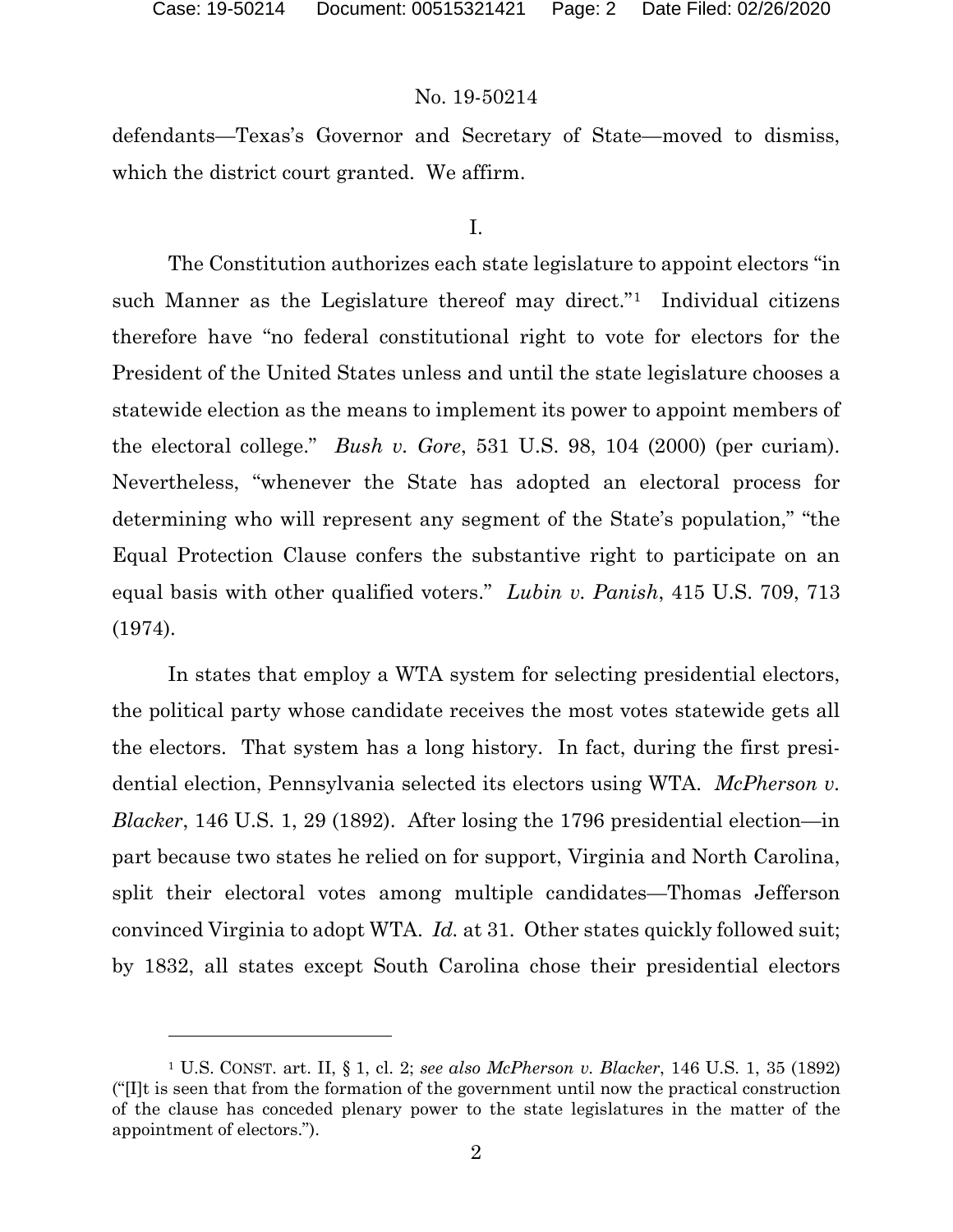WTA. *Id.* at 32. Consistent with that history, Texas has selected its electors based on a statewide WTA vote since it joined the Union.[2](#page-2-0) Today, Texas along with forty-seven other states and the District of Columbia—continues to select all presidential electors on a WTA basis.[3](#page-2-1)

The plaintiffs complained that Texas's WTA system violates (1) the oneperson, one-vote principle rooted in the Equal Protection Clause of the Fourteenth Amendment, (2) the First and Fourteenth Amendment right to associate, and (3) section 2 of the Voting Rights Act.[4](#page-2-2) Plaintiffs sought various forms of injunctive relief designed to replace WTA with a system of proportional apportionment based on each party's percentage of the statewide vote.[5](#page-2-3) The defendants moved to dismiss for failure to state a claim. The district court granted that motion and dismissed all claims with prejudice.

<span id="page-2-2"></span><sup>4</sup> Similar groups of lawyers filed the same claims in the Central District of California, the District of Massachusetts, and the District of South Carolina. *See Baten v. McMaster*, 374 F. Supp. 3d 563 (D.S.C. 2019), *appeal filed*, No. 19-1297 (4th Cir. March 21, 2019); *Lyman v. Baker*, 352 F. Supp. 3d 81 (D. Mass. 2018), *appeal filed*, No. 18-2235 (1st Cir. Dec. 18, 2018); *Rodriguez v. Brown*, No. 2:18-cv-001422, 2018 WL 6136140 (C.D. Cal. Sept. 21, 2018), *appeal filed*, No. 18-56281 (9th Cir. Sept. 28, 2018).

<span id="page-2-3"></span><sup>5</sup> Specifically, the plaintiffs asked the court to (1) "enjoin Defendants from selecting Electors under the challenged WTA system, or any other system that fails to treat each Texas citizen's vote for the President in an equal manner, including selection by Congressional District vote"; (2) "set reasonable deadlines for state authorities to propose and then implement a method of selecting Electors that treats each Texas citizen's vote for the President in an equal manner, making clear that such a system *cannot* include selection by Congressional District vote"; and (3) "if state authorities fail to propose or implement a valid method of selecting Electors," the plaintiffs sought an injunction ordering "a proportional method of distributing Electors, selecting a proportional number of Electors to each party, based on the number of votes each party's candidate receives statewide."

<span id="page-2-0"></span><sup>2</sup> *See* Act approved March 15, 1848, 2d Leg., ch. 94, § 2, *reprinted in* 3 H.P.N. Gammel, *The Laws of Texas, 1822–1897*, at 104 (Austin, Gammel Book Co. 1898).

<span id="page-2-1"></span><sup>3</sup> *See* TEX. ELEC. CODE ANN. § 192.005 (West) ("The set of elector candidates that is elected is the one that corresponds to the candidates for president and vice-president receiving the most votes."); *Conant v. Brown*, 248 F. Supp. 3d 1014, 1024 (D. Or. 2017). The two outlying states—Maine and Nebraska—also have a WTA component. Both select electors by congressional district and award the remaining two electors to the candidate who earns a plurality of the statewide vote. *Conant*, 248 F. Supp. 3d at 1024*.*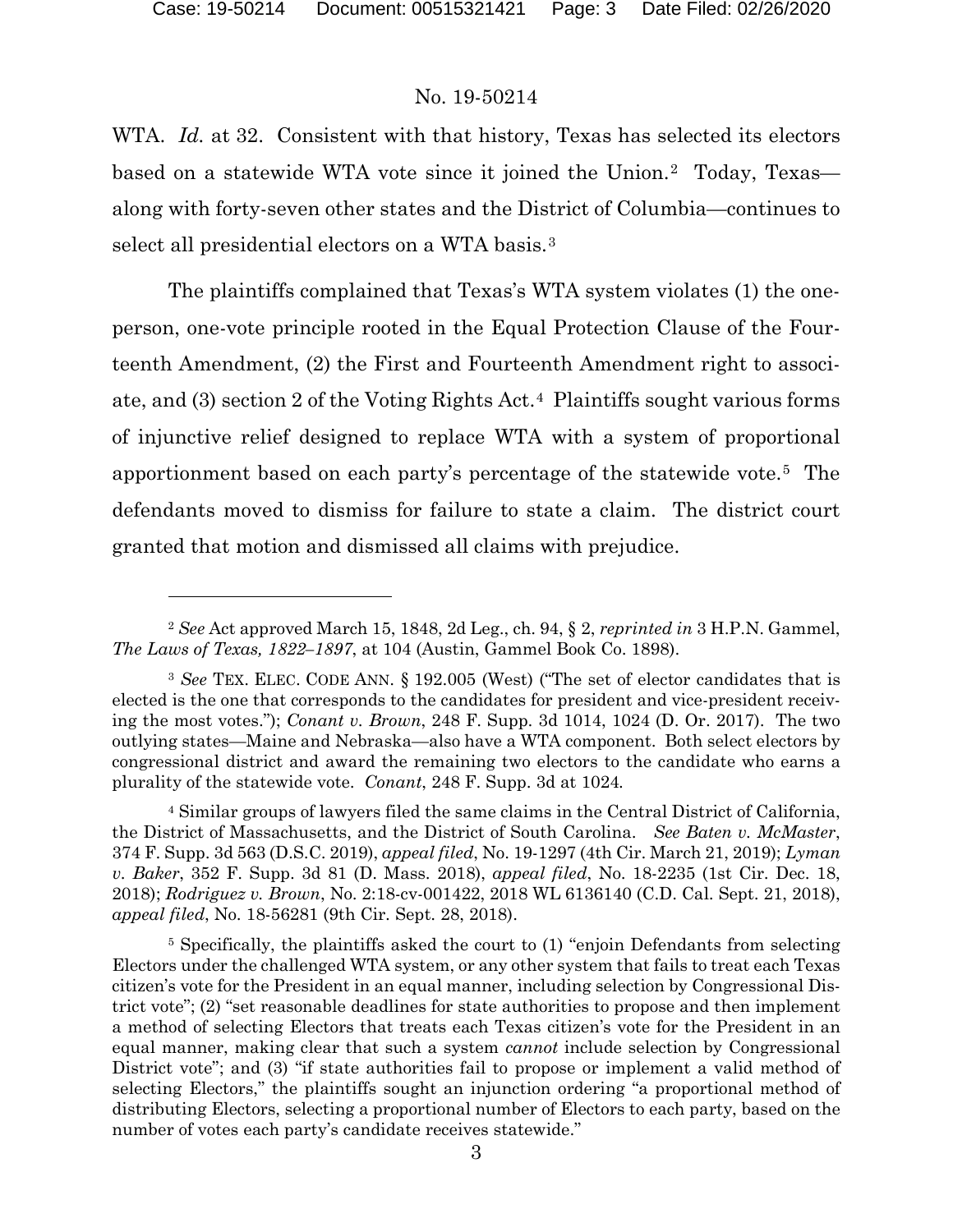#### II.

On appeal, the plaintiffs maintain that Texas's WTA structure for appointing presidential electors violates the one-person, one-vote principle rooted in the Equal Protection Clause, as well as First and Fourteenth Amend-ment associational rights.<sup>[6](#page-3-0)</sup> We review the dismissal under Federal Rule of Civil Procedure 12(b)(6) *de novo*. *Quinn v. Guerrero*, 863 F.3d 353, 362 (5th Cir. 2017).

#### III.

According to the plaintiffs, "the Constitution establishes a two-stage election for President." "In the first stage, the Constitution requires the states to select Electors." "In the second stage, the Electors selected by the state cast the only effective votes for President allowed by the Constitution." The plaintiffs contend that WTA violates one-person, one-vote at both stages. At the first stage, WTA violates precedent "h[olding] that states may not use at-large voting schemes for members of a multi-member body to minimize or cancel out the voting strength of minority voters." "[B]y assigning all 38 of its electoral votes to the winner of a plurality of the votes at the second stage, Texas further dilutes Plaintiffs' votes, discarding their votes *for President* in order to magnify the influence of the plurality on the Presidential election."

To survive the motion to dismiss, however, the plaintiffs' claim must not be foreclosed by controlling precedent. One giant barrier stands in their way: *Williams v. Va. State Bd. of Elections*, 288 F. Supp. 622 (E.D. Va. 1968), *aff'd*, 393 U.S. 320 (1969) (per curiam).

In *Williams*, a three-judge panel rejected a one-person, one-vote

<span id="page-3-0"></span><sup>6</sup> The plaintiffs don't raise their vote-dilution claim under section 2 of the Voting Rights Act, which is now waived. *See United States v. Thibodeaux*, 211 F.3d 910, 912 (5th Cir. 2000) (per curiam).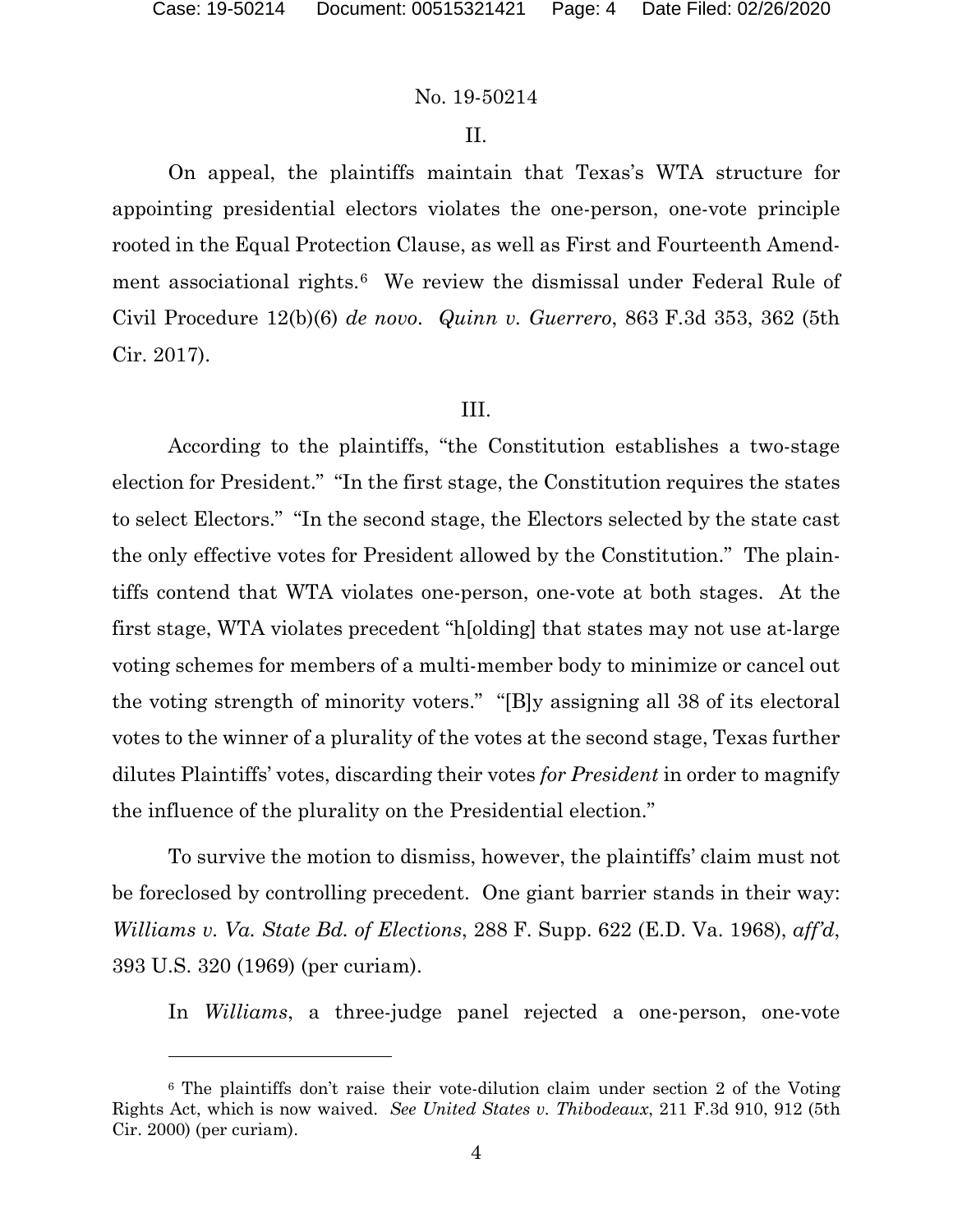challenge to Virginia's WTA structure for selecting presidential electors. *Id.* at 623. The panel concluded that appointing electors on a WTA basis did not result in "the denial of privileges outlawed by the one-person, one-vote doctrine or banned by Constitutional mandates of protection." *Id.* at 627. The court reasoned,

In the selection of electors the rule does not in any way denigrate the power of one citizen's ballot and heighten the influence of another's vote. Admittedly, once the electoral slate is chosen, it speaks only for the element with the largest number of votes. This in a sense is discrimination against the minority voters, but in a democratic society the majority must rule, unless the discrimination is invidious. No such evil has been made manifest here. Every citizen is offered equal suffrage and no deprivation of the franchise is suffered by anyone.

*Id.* The Supreme Court summarily affirmed. *Williams*, 393 U.S. at 320.

As a general matter, summary affirmances "reject the specific challenges presented" and "prevent lower courts from coming to opposite conclusions on the precise issues presented and necessarily decided by those actions." *Mandel v. Bradley*, 432 U.S. 173, 176 (1977) (per curiam). Nevertheless, "[a] summary disposition affirms only the judgment of the court below, and no more may be read into [the Court's] action than was essential to sustain that judgment." *Anderson v. Celebrezze*, 460 U.S. 780, 785 n.5 (1983). "Just as with the Court's other precedential opinions, lower courts should assume they are bound by summary decisions until such time as the Court informs them that they are not." *Price v. Warden*, 785 F.3d 1039, 1041 (5th Cir. 2015) (cleaned up). With that in mind, the district court found "no material factual distinctions or intervening doctrinal shifts that militate [*Williams*'s] binding precedential nature."

The plaintiffs assert that the district court erred in holding that *Williams* controls, because *Williams* didn't address the plaintiffs' argument that, as in *Gray v. Sanders*, 372 U.S. 368 (1963), WTA discards the plaintiffs' votes for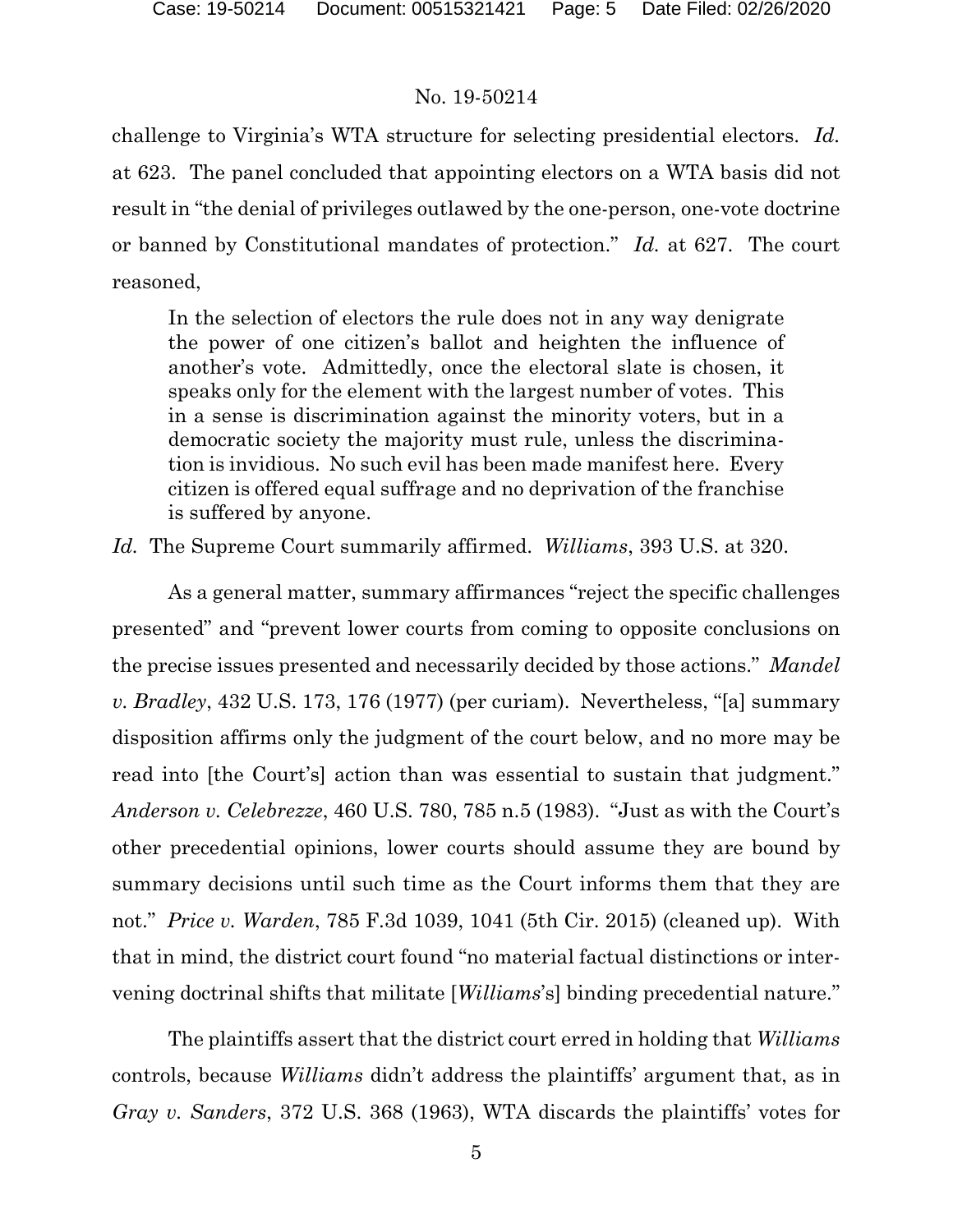President. That theory is flawed. The *Williams* plaintiffs based their claims on *Gray*, which the Court had decided six years earlier. *See Williams*, 288 F. Supp. at 626 ("Principal reliance for [the plaintiffs'] argument is the 'one-person, one-vote' doctrine announced in Gray . . . ."). Moreover, the *Williams* plaintiffs made a nearly identical one-person, one-vote challenge to a functionally indistinguishable WTA system. Unsurprisingly, every district court to confront the plaintiffs' argument has held that *Williams* controls.[7](#page-5-0)

The plaintiffs also assert that *Williams* isn't dispositive because subsequent legal developments have abrogated it. That assertion likewise is without merit, especially considering that the Court "has admonished the lower federal courts to follow its directly applicable precedent, even if that precedent appears weakened by pronouncements in its subsequent decisions, and to leave to the Court 'the prerogative of overruling its own decisions.'" *Randell v. Johnson*, 227 F.3d 300, 301 (5th Cir. 2000) (per curiam) (quoting *Agostini v. Felton*, 521 U.S. 203, 237 (1997)).

The first critical doctrinal shift that postdates *Williams*, according to the plaintiffs, is *White v. Regester*, 412 U.S. 755 (1973). The plaintiffs point out that "[i]t was not until *White* . . . that the Court would hold an at-large election for multiple members of a multi-member body violated the Fourteenth

<span id="page-5-0"></span><sup>7</sup> *See Baten*, 374 F. Supp. 3d at 568–70 (rejecting the plaintiffs' argument that subsequent developments in law overrule *Williams*); *Lyman*, 352 F. Supp. 3d at 88 ("In short, in light of the absence of any material factual difference or doctrinal shifts, the Court concludes that the Supreme Court's summary affirmance in *Williams* is binding precedent that requires dismissal of the plaintiffs' claims."); *Rodriguez*, 2018 WL 6136140, at \*4 ("Plaintiffs' equal protection claim under the Fourth Amendment is foreclosed by *McPherson* and *Williams* and fails as a matter of law."); *see also Conant*, 248 F. Supp. 3d at 1025 ("*Williams* is still good law and Plaintiff offers no basis for distinguishing it."); *Schweikert v. Herring*, No. 3:16-CV-00072, 2016 WL 7046845, at \*2 (W.D. Va. Dec. 2, 2016) ("[T]he Court is not permitted to reach a conclusion opposite the precise issues presented in *Williams*."); *Hitson v. Baggett*, 446 F. Supp. 674, 676 (M.D. Ala.) (citing *Williams* in rejecting a constitutional challenge to Alabama's WTA scheme for selecting presidential electors), *aff'd*, 580 F.2d 1051 (5th Cir. 1978) (table).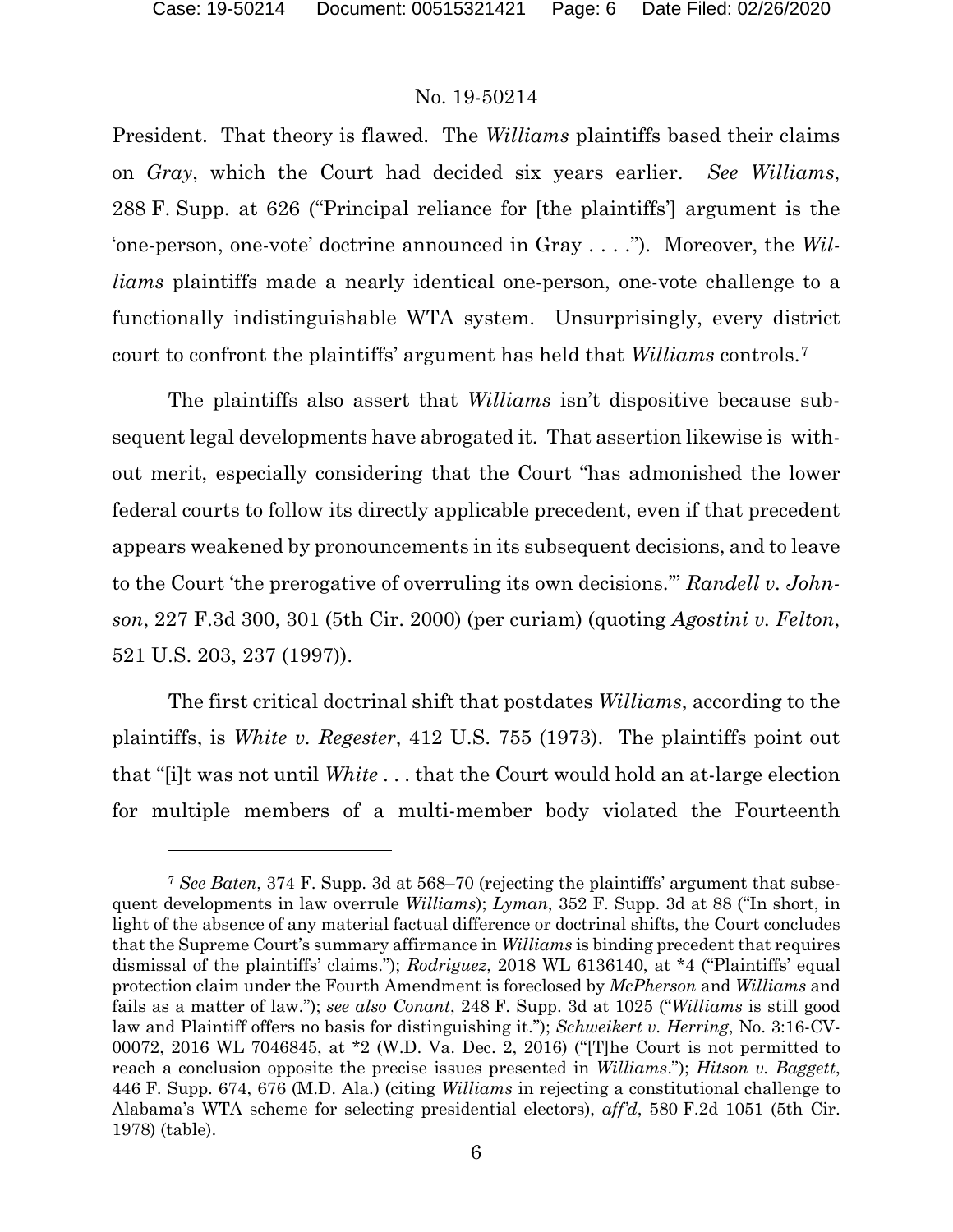Amendment." The plaintiffs overstate the relevance of *White* as it relates to *Williams*. At issue in *White* was Texas's 1970 reapportionment plan for its House of Representatives. *Id.* at 756. The Court reversed the three-judge district court's holding that a 9.9% variation in population between districts established a *prima facie* equal protection claim. *Id.* at 763. The Court then affirmed the district court's finding that two multi-member districts were "used invidiously to cancel out or minimize the voting strength of racial groups." *Id.* at 765. The Court's holding was limited, and it noted that "[p]lainly, under our cases, multimember districts are not *per se* unconstitutional, nor are they necessarily unconstitutional when used in combination with single-member districts in other parts of the State." *Id.*

*White*'s holding thus dealt with race-based vote dilution, which is consistent with *Williams*'s holding that discrimination against a political minority does not violate one-person, one-vote, because "in a democratic society the majority must rule, unless the discrimination is invidious." *Williams*, 288 F. Supp. at 627. The plaintiffs do not allege that Texas's WTA system was adopted to cancel out the voting strength of any particular group. Consequently, *White* does not implicitly overrule *Williams*.

Contrary to the plaintiffs' contentions, *Bush v. Gore* also doesn't overrule *Williams*. That case involved a unique application of the one-person, one-vote rule that had nothing to do with WTA. In it, the Court reaffirmed that "the state legislature's power to select the manner for appointing electors is plenary; it may, if it so chooses, select the electors itself, which indeed was the manner used by state legislatures in several States for many years after the framing of our Constitution." *Bush*, 531 U.S. at 104. "Having once granted the right to vote on equal terms," however, "the State may not, by later arbitrary and disparate treatment, value one person's vote over that of another." *Id.*

7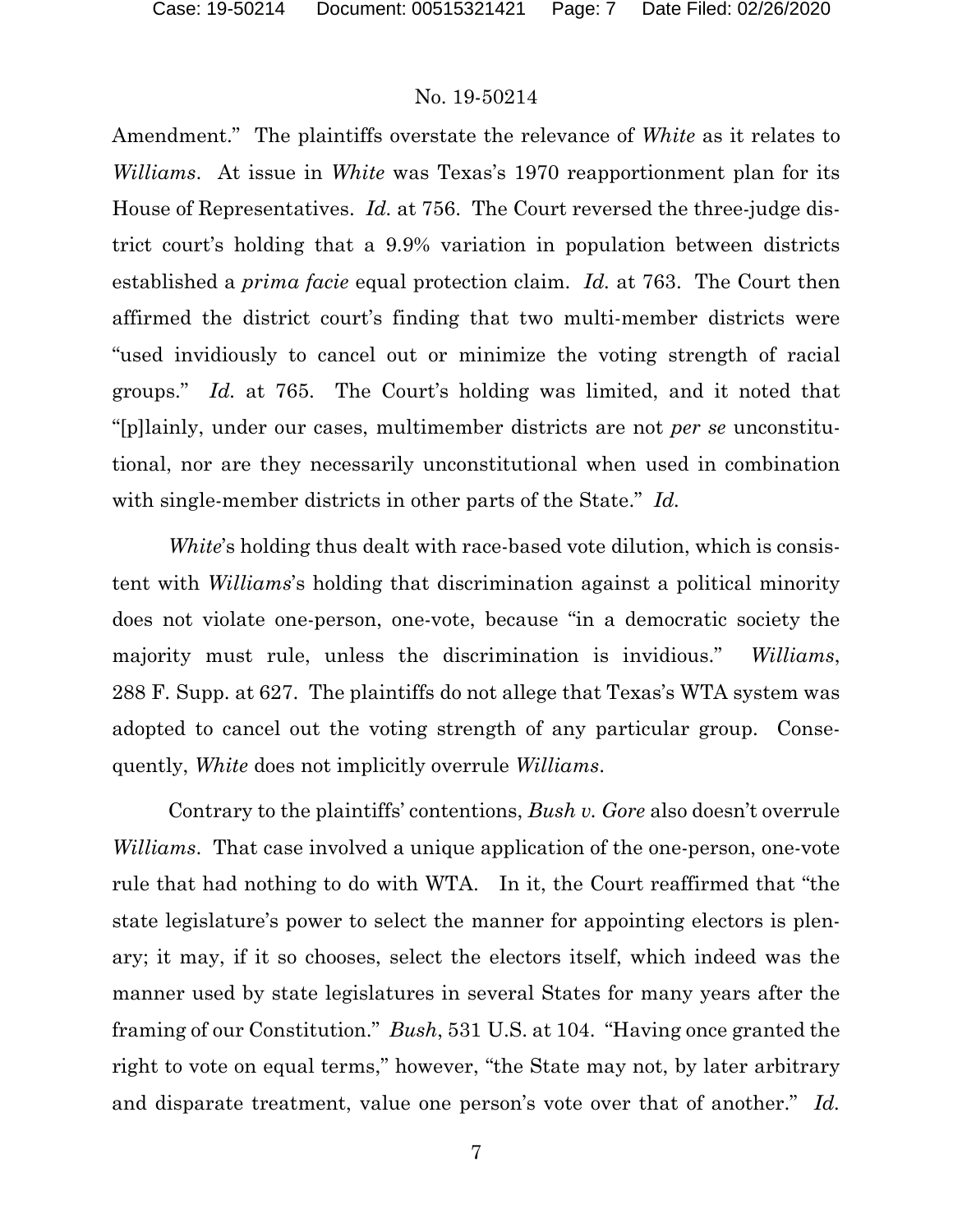at 104–05. The Court then ruled that the recount procedures adopted by the Florida Supreme Court treated voters arbitrarily and disparately because the "standards for accepting or rejecting contested ballots might vary not only from county to county but indeed within a single county from one recount team to another." *Id.* at 106.

The plaintiffs contend that *Bush v. Gore* eliminated the invidiousness requirement in one-person, one-vote claims. That is incorrect. Dating back as far as *Williams*, the Supreme Court has recognized two types of one-person, one-vote violations: one based on arbitrary and disparate treatment of voters, the other invidious discrimination.[8](#page-7-0) *Bush v. Gore* dealt with a challenge to the arbitrary and disparate treatment of voters, not invidious discrimination. Moreover, several Supreme Court cases postdating *Bush v. Gore* continue to reference an invidiousness requirement for discrimination claims.<sup>[9](#page-7-1)</sup>

Even if we assume that *Bush v. Gore* has precedential value—despite an express pronouncement that Court's "consideration [was] limited to the present circumstances," 531 U.S. at 109—and that it altered the one-person, onevote landscape, it did not overturn *Williams*. *Bush v. Gore* dealt with the arbitrary and disparate treatment of voters, whereas in *Williams*, all of Virginia's voters participated in the election on equal terms. The Court in *Bush v. Gore*

<span id="page-7-0"></span><sup>8</sup> *See, e.g., Roman v. Sincock*, 377 U.S. 695, 710 (1964) (explaining that the Constitution requires "faithful adherence to a plan of population-based representation, with such minor deviations only as may occur in recognizing certain factors that are free from any taint of arbitrariness *or* discrimination" (emphasis added)); *see also Clements v. Fashing*, 457 U.S. 957, 967 (1982) ("Classification is the essence of all legislation, and only those classifications which are invidious, arbitrary, or irrational offend the Equal Protection Clause of the Constitution.").

<span id="page-7-1"></span><sup>9</sup> *See, e.g., Harris v. Ariz. Indep. Redistricting Comm'n*, 136 S. Ct. 1301, 1307 (2016) ("We have further made clear that minor deviations from mathematical equality do not, by themselves, make out a prima facie case of invidious discrimination under the Fourteenth Amendment so as to require justification by the State." (quotation marks omitted)).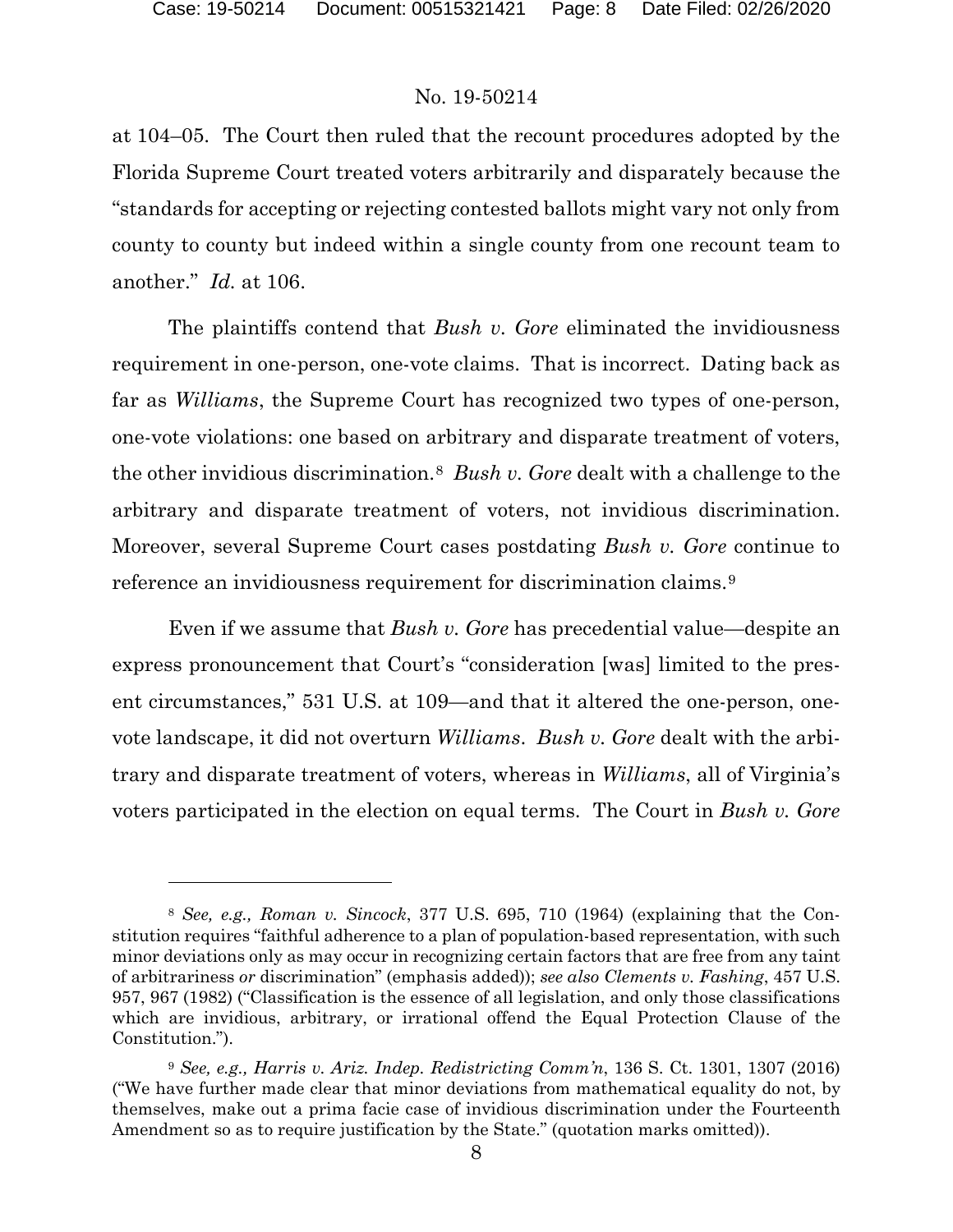had no reason to discuss or reference *Williams*, much less overturn it. And the "Court does not normally overturn, or so dramatically limit, earlier authority *sub silentio*." *Shalala v. Ill. Council on Long Term Care, Inc.*, 529 U.S. 1, 18 (2000).

#### IV.

Because *Williams* did not confront an argument that appointing presidential electors through a WTA system violates freedom of association, we must address the substance of those claims.[10](#page-8-0) The plaintiffs aver that WTA burdens their right (1) to a meaningful vote, (2) to associate with other voters, and (3) to associate with candidates and petition electoral representatives. The district court dismissed those contentions and held that the plaintiffs hadn't stated a cognizable burden. Other district courts have held the same.<sup>[11](#page-8-1)</sup>

The plaintiffs' first argument is that "by diluting votes at the first stage and discarding votes at the second stage, WTA violates Plaintiffs' right to cast an *effective* vote." But the plaintiffs don't allege infringement of ballot access. Nor do they contend that they were unable to cast a vote for their preferred choice, the "prime objective of most voters in associating themselves with a particular party." *Kusper v. Pontikes*, 414 U.S. 51, 58 (1973). To the contrary, all votes were weighted equally, and all eligible voters were able to vote for

<span id="page-8-0"></span><sup>10</sup> *See Mandel*, 432 U.S. at 176 ("Summary affirmances . . . prevent lower courts from coming to opposite conclusions on the precise issues presented and necessarily decided by those actions."). *But see Rodriguez*, 2018 WL 6136140, at \*4 ("Because the Supreme Court summarily affirmed a state's use of the WTA method in selecting presidential electors as constitutional in *Williams*, the Court also grants Defendants' Motion to dismiss Plaintiffs' associational rights claim under the First and Fourteenth Amendment.").

<span id="page-8-1"></span><sup>11</sup> *See Lyman*, 352 F. Supp. 3d at 91 ("[T]he plaintiffs' complaint does not allege an associational burden for purposes of a First Amendment claim."); *Baten*, 374 F. Supp. 3d at 570 ("[T]he plaintiffs have not sufficiently alleged that the rights of voters to associate in any manner or to engage in any political activity or association have actually been burdened."); *cf. Rodriguez*, 2018 WL 6136140, at \*4 (dismissing plaintiffs' claim as foreclosed by *Williams*).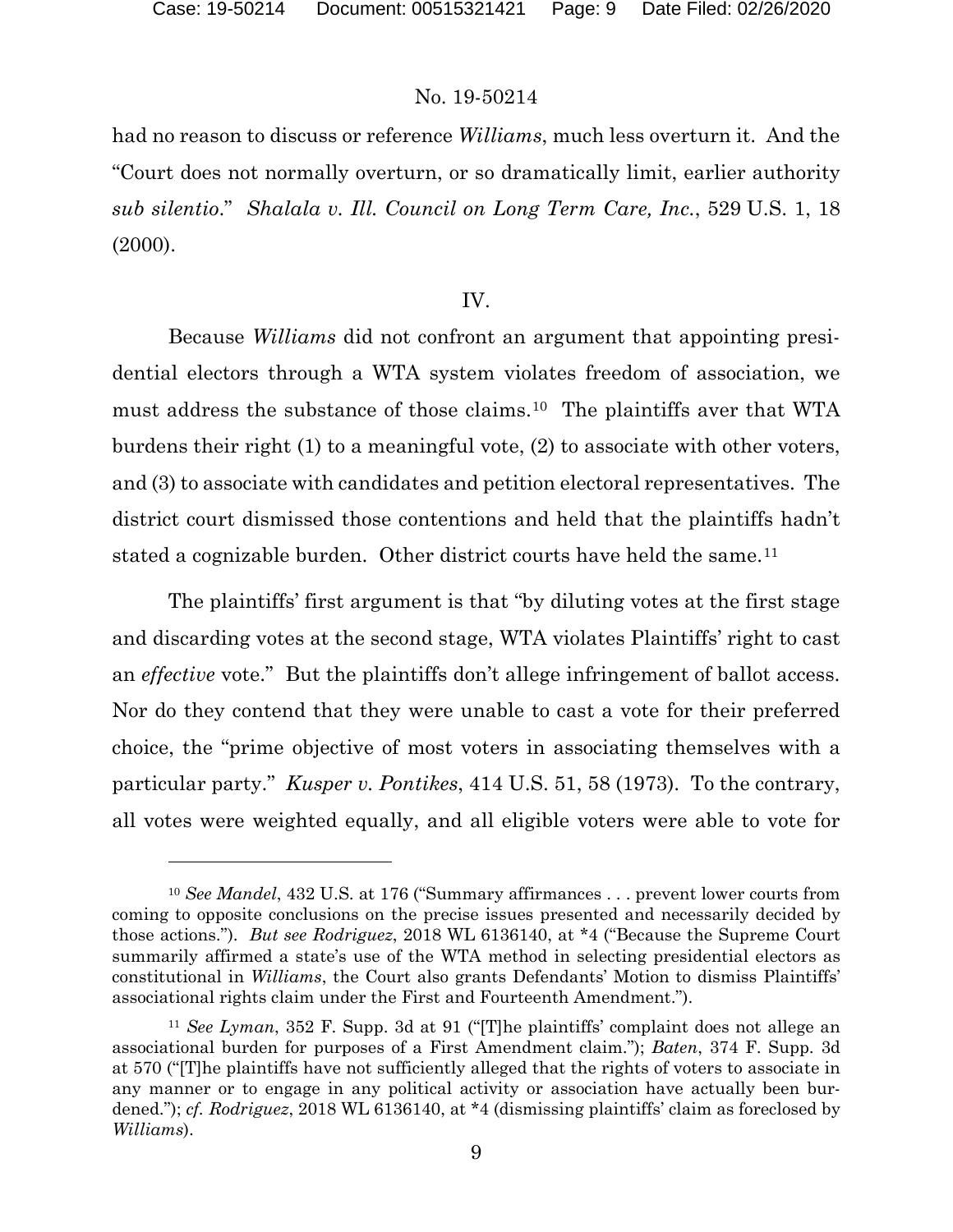their preferred candidates.

The plaintiffs next assert that "WTA burdens Plaintiffs' rights to associate with their party for the election of presidential candidates." They reason that WTA "negates the ability of Texas Democrats to associate in a way analogous to that of extreme forms of partisan gerrymandering" because "even if they are highly successful in associating for the election of their chosen presidential candidate, Texas Democrats will predictably receive zero electoral votes." The Supreme Court has recognized the right of individuals to associate by voting for their preferred political party, as well as the right of political parties to define their membership, set policy objectives, and select candidates to represent them. *See Timmons v. Twin Cities Area New Party*, 520 U.S. 351, 357–58 (1997); *Tashjian v. Republican Party of Conn.*, 479 U.S. 208, 214–15 (1986). Nevertheless, "[t]he First Amendment right to associate and to advocate provides no guarantee that a speech will persuade or that advocacy will be effective." *Smith v. Ark. State Highway Emps.*, 441 U.S. 463, 464–65 (1979) (per curiam) (quotation marks omitted). Additionally, the plaintiffs were able to translate common principles into concerted action by voting for Democratic presidential candidates.

Finally, the plaintiffs assert that Texas's WTA system gives an incentive to national candidates and elected officials to ignore Texas's voters and focus on "swing states." They allege that WTA consequently renders their votes and voices meaningless. The plaintiffs, however, produce no caselaw or legal reasoning to justify that as a cognizable burden. Moreover, there is a critical distinction between a system that diminishes voters' motivation to participate and one that burdens their ability to do so. Although WTA may indirectly decrease the incentive of members of perennially losing political parties to vote, it does not hinder their actual ability to vote.